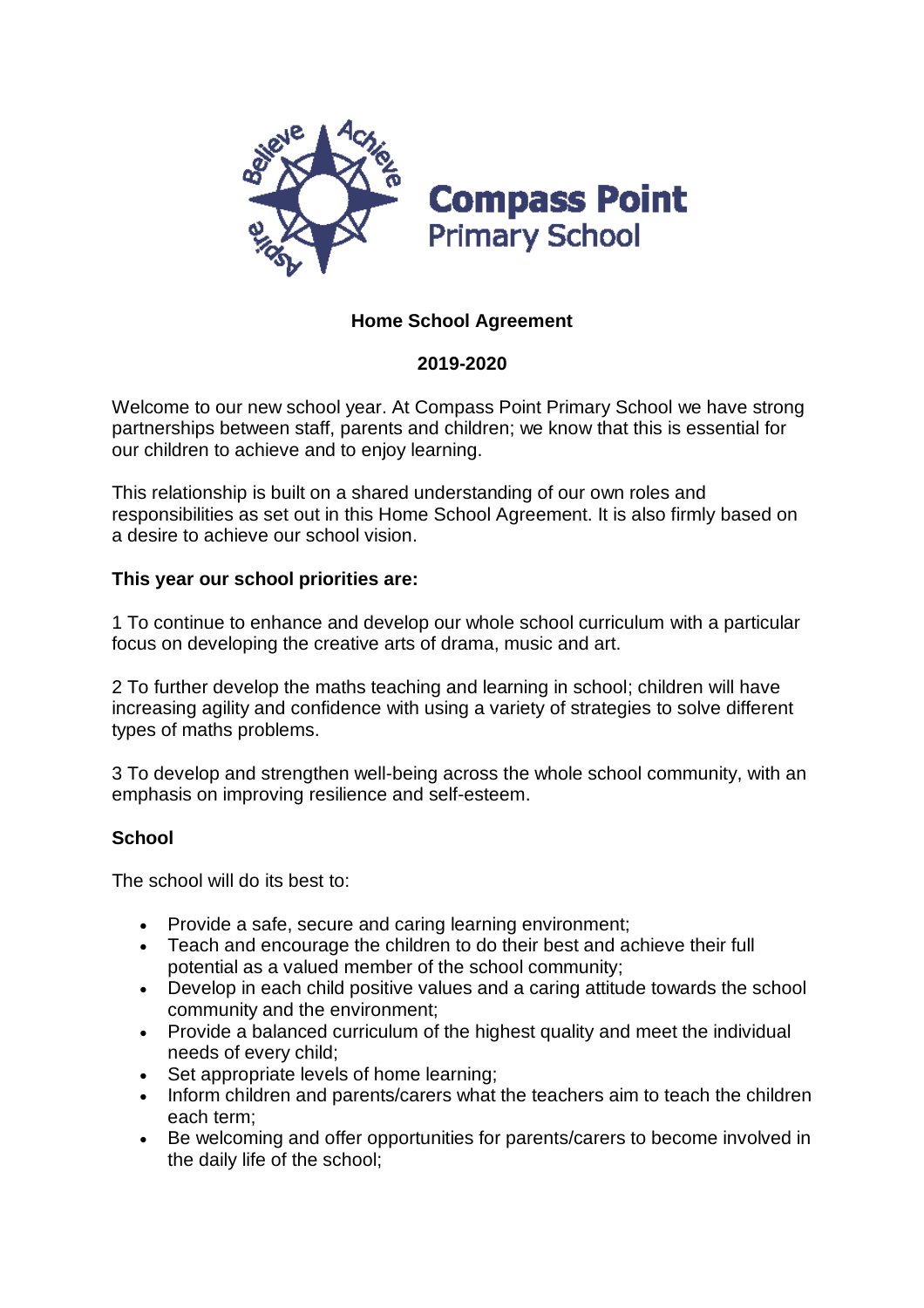- Contact parents/carers as soon as concerns are raised about your child's work, behaviour, attendance or punctuality;
- Have a clear and consistent approach to rewards and sanctions for children as set out in the Behaviour Policy;
- Communicate between home and school through notices, newsletters, website and general meetings.

## **Parent**

To help my child at school, I will do my best to:

- See that my child attends school regularly, is punctual and properly equipped and ready to learn;
- Inform the school on the first day of absence;
- Raise any concerns or problems that might affect my child's ability to learn or behave appropriately;
- Support the school to make sure my child maintains good behaviour;
- Support my child with homework and other home learning opportunities and listen to my child read regularly;
- Attend parent meetings with the teacher to discuss my child's achievements and progress;
- Support all staff in their efforts to create a caring community which values children and their rights;
- Will act appropriately as outlined in the parent code of conduct;
- Support the school in getting any help my child may need;
- Read all letters/messages/emails/texts that are sent home;
- Inform the school immediately of any changes to parents/carer and emergency contacts details.

## **Child**

I will do my best to:

- Learn;
- Work hard and listen carefully to instructions;
- Come to school regularly and on time;
- Follow the school and class rules;
- Behave well at all times to maintain the safety of myself and others;
- Be polite, friendly and helpful to other children and all adults;
- Tell somebody if there is something I am not happy about;
- Do my home learning regularly and return it to school on time;
- Bring all the equipment I need every day including my PE kit, book bag and reading books;
- Take good care of the school environment and living things.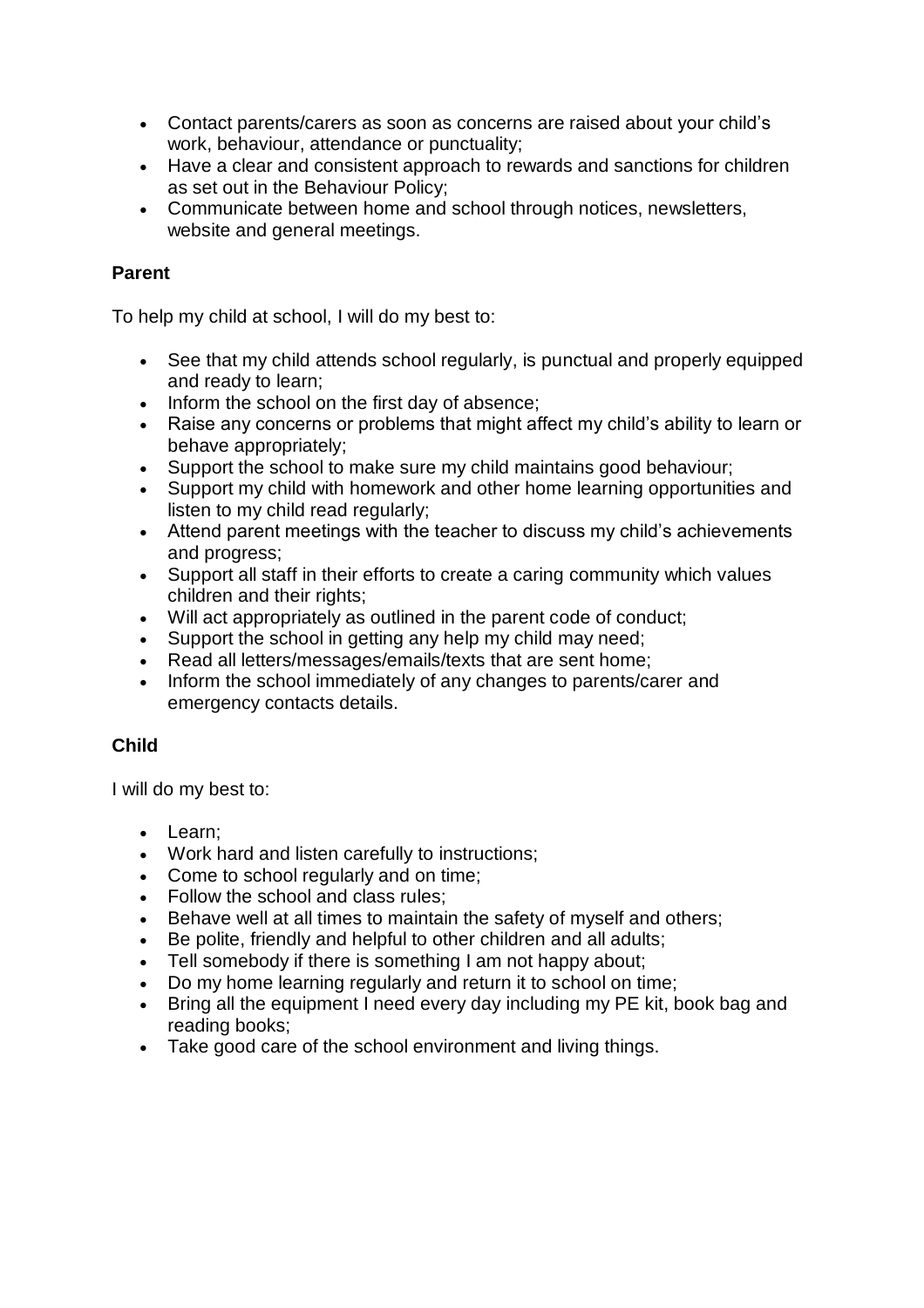I agree to uphold my role and responsibilities as outlined within this document:

| Signed                          | (parent/carer) |
|---------------------------------|----------------|
| Signed                          | (child)        |
| Signed<br>behalf of the school) | teacher on     |

\_\_\_\_\_\_\_\_\_\_\_\_\_\_\_\_\_\_\_\_\_\_\_\_\_\_\_\_\_\_\_\_\_\_\_\_\_\_\_\_\_\_\_\_\_\_\_\_\_\_\_\_\_\_\_\_\_\_\_\_\_\_\_\_\_\_\_\_\_\_\_\_\_\_\_